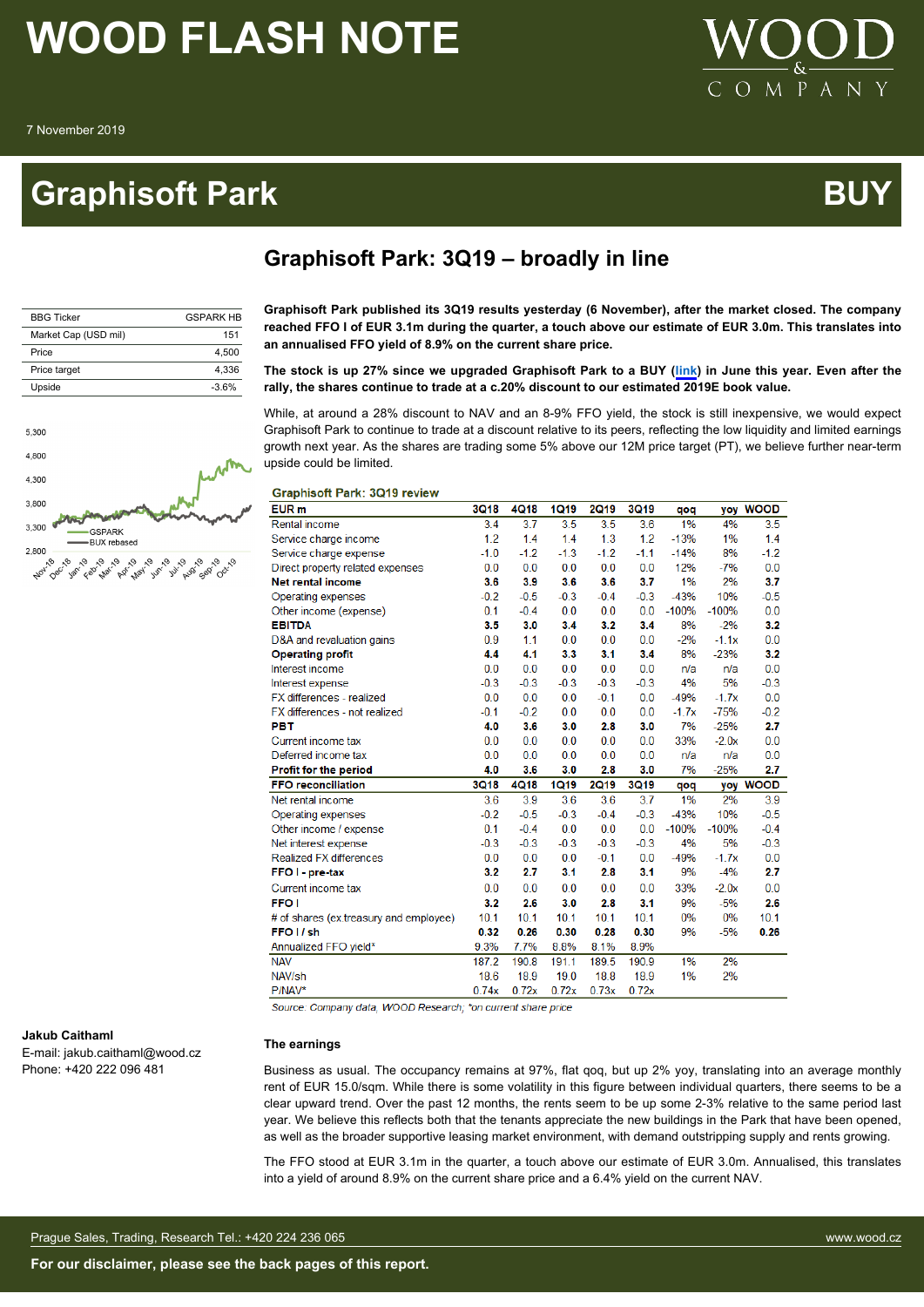

| Graphisoft Park: GLA of the park at 82k sqm, monthly rents at EUR 15/sqm |        |        |        |        |        |        |        |        |        |
|--------------------------------------------------------------------------|--------|--------|--------|--------|--------|--------|--------|--------|--------|
| 4015                                                                     | 4016   | 4017   | 1018   | 2018   | 3018   | 4Q18   | 1019   | 2019   | 3Q19   |
| 98%                                                                      | 100%   | 99%    | 99%    | 97%    | 95%    | 95%    | 96%    | 97%    | 97%    |
| 59.000                                                                   | 59.000 | 67,000 | 68.000 | 72.000 | 82.000 | 82.000 | 82.000 | 82,000 | 82.000 |
| 2.34                                                                     | 2.38   | 2.87   | 2.86   | 2.82   | 3.44   | 3.70   | 3.51   | 3.54   | 3.58   |
| 13.5                                                                     | 13.5   | 14.4   | 14.2   | 13.5   | 14.7   | 15.8   | 14.9   | 14.8   | 15.0   |
|                                                                          |        |        |        |        |        |        |        |        |        |

Source: Company data, WOOD Research

\*We have retrospectively adjusted the area between 4Q15 and 4Q17 in order to roughly reflect the different reporting Each year, we increased the area by 6k sqm, which is the difference between the 1Q18 GLA and the 1Q18 "Area" Graphisoft Park reported previously

#### **Market**

Budapest remains a landlords' market. According to CBRE, the city-wide vacancy rate dropped to 5.9% at the end of 3Q19, some 50bps lower yoy. The rents are growing. According to CBRE, the average rent stood at EUR 12.9/sqm in 3Q19, while the average rent for A-grade offices stood at EUR 15.3/sqm, up 5% yoy. There is around 560k sqm in the pipeline; that said, CBRE estimates the completion volume in 2019E should stand at around a modest 110k sqm, rising to 220k sqm in 2020E. Considering the health of the economy and the strong leasing demand, we believe the new space is not likely to prove difficult to absorb, and we do not expect to see downward pressure on wages in the near term.

The prime office yields are declining, driven by the rising rents and the low interest rate environment in the Eurozone. The market is dominated by local funds, and the key bottleneck on the investment market seems to be a lack of available product. CBRE estimates the prime office yield at 5.25%.

#### **Trading: developments could unlock substantial upside**

Following the strong share price performance, the FFO yield Graphisoft Park trades at has tightened, and the discount to book value has narrowed. As illustrated by the following charts, the company still trades at a sizeable discount to the rest of the CEE real estate companies – the FFO yield is some 30% higher, while the discount to book value is some 25-30% greater. As such, we believe that the long-term outlook for the share price is positive, especially considering the additional development potential. Graphisoft Park could develop additional 20k sqm GLA of office space in the Southern Area of the Park. Upon clean up, the Northern Area could accommodate an additional 42k sqm. If all this space is developed, the total GLA would increase by c.75% relative to the current levels. That said, the decontamination is yet to be launched. As the polluter – the Capital City Gas Works – did not appear co-operative, the company launched legal proceedings this year. So far, three court hearings have been held, without the court coming to any decision. The last hearing should take place next week, on 12 November, and the company expects a judgement to be made then. A court ruling in favour of Graphisoft Park's case would be marginally positive for the company, as it would mark a crucial first step towards the development of the Northern Area of the Park.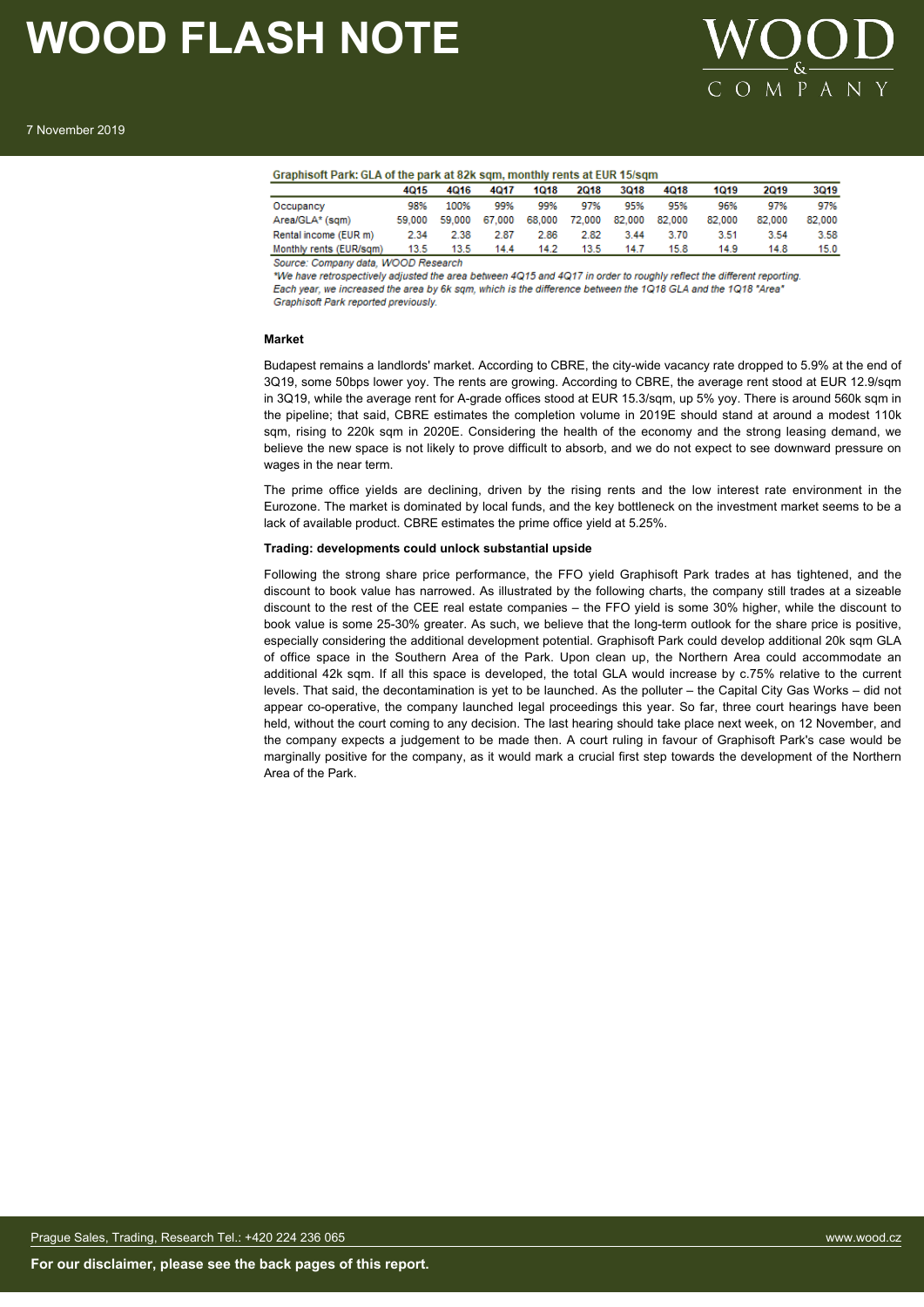#### 7 November 2019





Source: Bloomberg, WOOD Research

| Year  | BV      | <b>BVPS</b> | <b>Net LTV</b> | Equity | <b>FFO</b> | <b>FFOPS</b> | <b>FFO ROE</b> | <b>P/BV</b> | <b>FFO</b> | <b>DPS</b> | Div. Yield |
|-------|---------|-------------|----------------|--------|------------|--------------|----------------|-------------|------------|------------|------------|
|       | (EUR m) | (EUR)       |                | ratio  | (EUR m)    | (EUR)        |                |             | vield      | (EUR)      |            |
| 2016  | 24      | 2.3         | 65%            | 30%    | 7.2        | 0.71         | 31.1%          | 3.4x        | 9.0%       | 0.25       | 3.2%       |
| 2017  | 26      | 2.6         | 69%            | 25%    | 8.5        | 0.84         | 34.3%          | 4.3x        | 7.5%       | 0.30       | 2.6%       |
| 2018  | 168     | 16.6        | 28%            | 67%    | 9.9        | 0.98         | 10.2%          | 0.7x        | 9.0%       | 0.64       | 5.9%       |
| 2019E | 174     | 17.3        | 23%            | 67%    | 11.1       | 1.10         | 6.5%           | 0.8x        | 8.1%       | 0.72       | 5.2%       |
| 2020E | 180     | 17.9        | 22%            | 68%    | 11.1       | 1.10         | 6.3%           | 0.8x        | 8.0%       | 0.72       | 5.2%       |
| 2021E | 186     | 18.5        | 21%            | 69%    | 11.1       | 1.10         | 6.0%           | 0.7x        | 8.0%       | 0.71       | 5.2%       |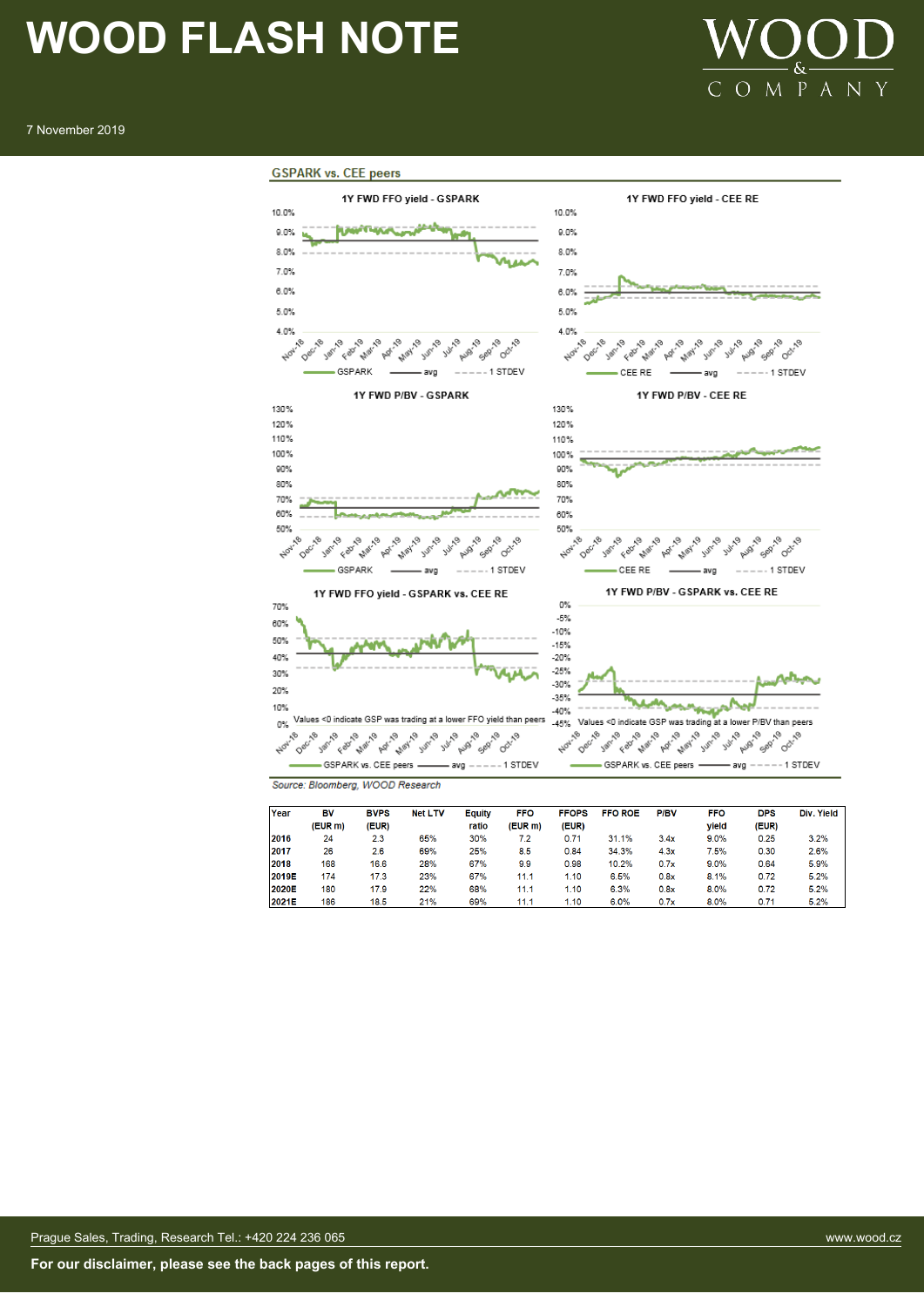

7 November 2019

#### **DISCLAIMER**

#### **Important Disclosures**

*This research/commentary was prepared by the assignment of Budapest Stock Exchange Ltd. (registered seat: 1054 Budapest, Szabadság tér 7. Platina torony I. ép. IV. emelet; company registration number: 01-10-044764, hereinafter: BSE) under the agreement which was concluded by and between BSE and WOOD & Company Financial Services, a.s. (registered seat: námstí Republiky 1079/1a, 110 00 Praha 1, Czech Republic; company registration number: 265 03 808, hereinafter: Investment Service Provider).*

*BSE shall not be liable for the content of this research/commentary, especially for the accuracy and completeness of the information therein and for the forecasts and conclusions; the Service Provider shall be solely liable for these. The Service Provider is entitled to all copyrights regarding this research/commentary however BSE is entitled to use and advertise/spread it but BSE shall not modify its content.*

*This research/commentary shall not be qualified as investment advice specified in Point 9 Section 4 (2) of Act No. CXXXVIII of 2007 on Investment Firms and Commodity Dealers and on the Regulations Governing their Activities. Furthermore, this document shall not be qualified as an offer or call to tenders for the purchase, sale or hold of the financial instrument(s) concerned by the research/commentary.*

This investment research is published by WOOD & Company Financial Services, a.s. ("WOOD&Co") and/or one of its branches who are authorised and regulated by the Czech National Bank (CNB) as Home State regulator and in Poland by the Polish Financial Supervision Authority (KNF), in Slovakia by the National Bank of Slovakia (NBS), in Italy by the Companies and Stock Exchange Commisssion (CONSOB) and in the UK by the Financial Conduct Authority (FCA) as Host State regulators.

This investment research was completed on 07/11/2019 at 07:45 CET and disseminated on 07/11/2019 at 08:45 CET.

#### WOOD&Co's rating and price target history for Graphisoft Park in the preceeding 12-month period:

| Date<br>_____ | ---- | Date | DТ   |
|---------------|------|------|------|
| ≅нц.<br>-20   | ВU   |      | .336 |

The meanings of recommendations made in WOOD&Co's investment research are as follows:

**BUY:** The stock is expected to generate total returns of over 15% during the next 12 months as measured by the price target.

**HOLD:** The stock is expected to generate total returns of 0-15% during the next 12 months as measured by the price target.

**SELL:** The stock is expected to generate a negative total return during the next 12 months as measured by the price target.

RESTRICTED: Financial forecasts, and/or a rating and/or a price target is restricted from disclosure owing to Compliance or other regulatory/legal considerations such as a blackout period or a conflict of interest.

NOT RATED: Suspension of rating after 30 consecutive weekdays where the current price vis-à-vis the price target has been out of the range dictated by the current BUY/HOLD/SELL rating.

**COVERAGE IN TRANSITION**: Due to changes in the Research team, the disclosure of a stock's rating and/or price target and/or financial information are temporarily suspended.

As of the end of the last calendar quarter, the proportion of all WOOD&Co's investment research vis-à-vis the proportion of subject companies that were investment banking clients over the previous 12 months is as follows:

|                                 | <b>BUY</b> | <b>HOLD</b>    | <b>SELL</b>     | <b>Restricted</b>                                         | <b>NOT RATED</b> | Coverage in transition |
|---------------------------------|------------|----------------|-----------------|-----------------------------------------------------------|------------------|------------------------|
| <b>Equity Research Coverage</b> | 50%        | 44%            | $-\alpha$<br>5% | $\overline{A}$ $\overline{A}$<br>- 70                     | n.a              | 1%                     |
| <b>IB Clients</b>               |            | $\Omega$<br>3% | n.a.            | $\overline{A}$ $\overline{A}$<br>$\overline{\phantom{a}}$ | n.a              | n.a.                   |

Any prices of financial instruments quoted in this investment research are taken as of the previous day's market close on the home market unless otherwise stated.

Details of the methodologies used to determine WOOD&Co's price targets and risk assessment related to the achievement of the targets are outlined throughout the most recent substantive report/note on the subject company.

It should be assumed that the risks and valuation methodology presented in daily news or flash notes, and not changing WOOD&Co's estimates or ratings, are as set out in the most recent substantive research report/note on the subject company and can be found on our website at **[https://research.wood.com](https://research.wood.com/)**.

WOOD&Co's policy is to update investment research as it deems appropriate, based on developments in the subject company, sector or market that may have a material impact on the views or opinions stated in the investment research.

#### **WOOD Research Disclosures (as of 7 November 2019)**

| Company                           | <b>Disclosures</b>      |
|-----------------------------------|-------------------------|
| <b>Alior Bank</b>                 | 5                       |
| <b>AmRest</b>                     | 5, 6                    |
| ANY Security Printing Company PLC | 5                       |
| <b>Banca Transilvania</b>         | $\overline{5}$          |
| <b>Bank Handlowy</b>              | 5                       |
| <b>Bank Millennium</b>            | 5                       |
| <b>Bank of Cyprus</b>             | 4                       |
| <b>Bank of Georgia</b>            | $\overline{\mathbf{6}}$ |
| Bogdanka                          | 5                       |
| <b>BRD</b>                        | 5                       |
| <b>Bucharest Stock Exchange</b>   | 5                       |
| Santander Bank Polska             | 5                       |
| ccc                               | $\overline{5}$          |
| <b>CD Projekt</b>                 | $\overline{\mathbf{5}}$ |
| CEZ                               | 5                       |
| Ciech                             | 5                       |
| CME                               | 5                       |
| <b>Cyfrowy Polsat</b>             | $\overline{5}$          |
| Dino                              | 5                       |
| <b>DO&amp;CO</b>                  | 5                       |
| Electrica                         | 5                       |
| Enea                              | 5                       |
| Energa                            | 5                       |
| <b>Erste Group Bank</b>           | $\overline{5}$          |
| Eurobank                          | 4                       |
| Eurocash                          | 4.5                     |
| Famur                             | $\overline{\mathbf{3}}$ |
| Fortuna                           | 5                       |
| <b>Fondul Proprietatea</b>        | 4, 5                    |
| <b>Getin Noble Bank</b>           | 5                       |
| <b>Graphisoft Park</b>            | 5                       |
| <b>GTC</b>                        | 5                       |
| <b>ING BSK</b>                    | 5                       |
| <b>Inter Cars</b>                 | $\overline{5}$          |
| <b>ICIAL</b>                      | E                       |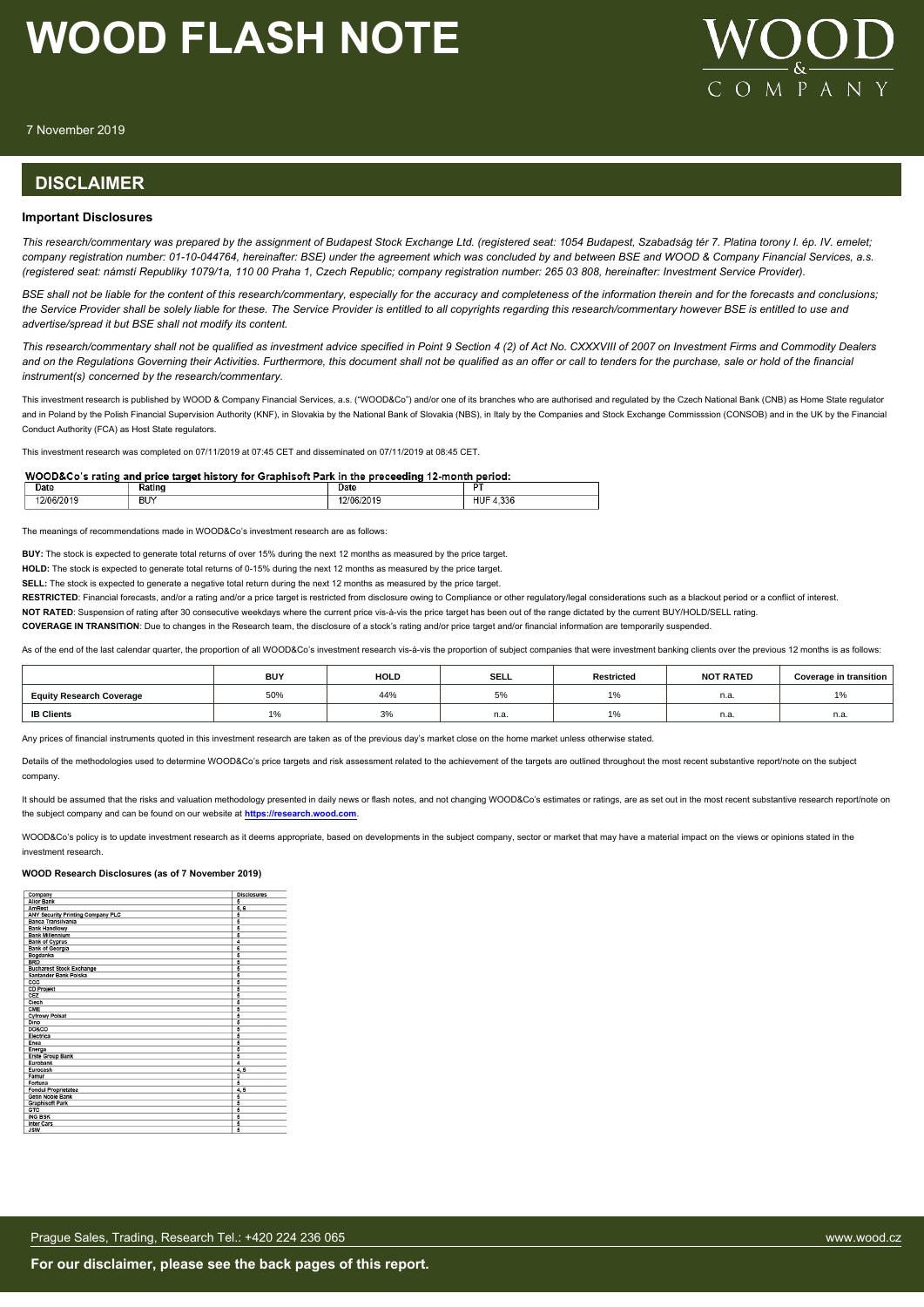

#### 7 November 2019

| Kazatomprom              | 5                       |
|--------------------------|-------------------------|
| Kernel                   | 5                       |
| Kety                     | $\overline{6}$          |
| KGHM                     | 5                       |
| Kofola CS                | 3.5                     |
| Komercni                 | 4.5                     |
| Kruk                     | 5                       |
| Lotos                    | 5                       |
| LPP                      | 5                       |
| mBank                    | $\overline{5}$          |
| Medl.ife                 | 4                       |
| <b>MONETA Money Bank</b> | 5                       |
| <b>NLB Group</b>         | 1, 2, 3                 |
| O2 Czech Republic        | 1, 2, 4, 5              |
| <b>OMV Petrom</b>        | 5                       |
| Orange PL                | 5                       |
| Pekao                    | 4, 5                    |
| PGE                      | 5                       |
| PGNIG                    | 5                       |
| <b>Philip Morris CR</b>  | $\overline{\mathbf{5}}$ |
| PKN Orien                | $\overline{5}$          |
| PKO BP                   | 4, 5                    |
| <b>PKP Cargo</b>         | 5                       |
| <b>Purcari Wineries</b>  | 1, 2, 4                 |
| PZU                      | 4, 5                    |
| Romgaz                   | 5                       |
| Santander Bank Polska    | $\overline{5}$          |
| <b>Siauliu Bankas</b>    | 1, 4, 6                 |
| $SIF-1$                  | 1, 2, 4                 |
| Tauron                   | 5                       |
| Transelectrica           | $\overline{\mathbf{5}}$ |
| Transgaz                 | 5                       |
| Warsaw Stock Exchange    | 5                       |

#### **Description**

- The company currently is, or in the past 12 months was, a client of WOOD & Co or any of its affiliates for the provision of corporate finance/investment banking services.
- 2 In the past 12 months, WOOD & Co or any of its affiliates have received compensation for corporate finance/investment banking services from the company
- 3 In the past 12 months, WOOD & Co or any of its affiliates have been lead manager or co-lead manager of a publicly disclosed offer of the company's financial instruments.
- In the past 12 months, WOOD & Co or any of its affiliates have acted as broker to the company
- 5 WOOD & Co or any of its affiliates are market maker(s) or liquidity provider(s) in relation to financial instruments of the company.
- In the past 12 months, WOOD & Co or any of its affiliates have provided to the company any services set out in Sections A and B or Annex I to the Directive 2014/65/EU of the European Parliament and of the Council, other than services listed under points 1, 3, 4 or 5 above, or received compensation for such services from the company.
- 7 The authoring analyst or any individual involved in the preparation of this investment research have purchased/received shares in the company prior to a public offering of those shares; and the price at which they were acquired along with the date of acquisition are disclosed above.
- 8 The authoring analyst or any individual involved in the preparation of this investment research has a direct ownership position in securities issued by the company.
- 9 A partner, director, officer, employee or agent of WOOD & Co and its affiliates, or a member of his/her household, is an officer, or director, or serves as an advisor or board member of the company.
- 10 WOOD & Co or its affiliates hold a net long or short position exceeding the threshold of 0,5% of the total issued share capital of the company, calculated in accordance with Artcle3 of Regulation (EU) No 236/2012 and with Chapters III and IV of Commission Delegated Regulation (EU) No 918/2012.
- 11 The company owns more than 5% of the total issued share capital in WOOD & Co or any of its affiliates.

The authoring analysts who are responsible for the preparation of this investment research have received (or will receive) compensation based upon (among other factors) the overall profits of WOOD&Co, which includes corporate finance/investment banking, sales and trading and principal trading revenues. However, such authoring analysts have not received, and will not receive, compensation that is directly based upon or linked to one or more specific activities, or to recommendations contained in the investment research. One factor in equity research analyst compensation is arranging corporate access events/meetings between institutional clients and the management teams of covered companies (with the company management being more likely to participate when the analyst has a positive view of the company)

WOOD&Co and its affiliates may have a corporate finance/investment banking or other relationship with the company that is the subject of this investment research and may trade in any of the designated investments mentioned herein either for their own account or the accounts of their clients, in good faith or in the normal course of market making. Accordingly, WOOD&Co or their affiliates, principals or employees (other than the authoring analyst(s) who prepared this investment research) may at any time have a long or short position in any such designated investments, related designated investments or in options, futures or other derivative instruments based thereon.

WOOD&Co manages conflicts of interest arising as a result of preparation and publication of research through its use of internal databases, notifications by the relevant employees and Chinese Walls as monitored by Compliance. For further details, please see our website at **https://www.wood.cz/mifid-information/**.

The information contained in this investment research has been compiled by WOOD&Co from sources believed to be reliable, but (with the exception of the information about WOOD&Co) no representation or warranty, express or implied, is made by WOOD&Co, its affiliates or any other person as to its fairness, accuracy, completeness or correctness. WOOD&Co has not independently verified the facts, assumptions, and estimates contained herein. All estimates, opinions and other information contained in this investment research constitute WOOD&Co' judgement as of the date of this investment research, are subject to change without notice and are provided in good faith but without legal responsibility or liability.

WOOD&Co salespeople, traders, and other professionals may provide oral or written market commentary or trading strategies to our clients and our proprietary trading desk that reflect opinions that are contrary to the opinions expressed in this investment research. WOOD&Co's affiliates, proprietary trading desk and investing businesses may make investment decisions that are inconsistent with the recommendations or views expressed in this investment research.

This investment research is provided for information purposes only and does not constitute or form part of an offer or invitation or solicitation to engage in investment activity or to buy or sell any designated investments discussed herein in any jurisdiction. As a result, the designated investments discussed in this investment research may not be eligible for offer or sale in some jurisdictions. This investment research is not, and under no circumstances should be construed as, a solicitation to act as a securities broker or dealer in any jurisdiction by any person or company that is not legally permitted to carry on the business of a securities broker or dealer in that jurisdiction.

This investment research is prepared for general circulation to WOOD&Co's clients and does not have regard to the investment objectives, financial situation or particular needs of any particular person. Investors should consider this report as only a single factor in making their investment decision and obtain advice based on their own individual circumstances before making an investment decision. To the fullest extent permitted by law, none of WOOD&Co, its affiliates or any other person accepts any liability whatsoever for any direct or consequential loss arising from or in connection with the use of this investment research.

#### **For United Kingdom or European Residents:**

This investment research is only for persons who are eligible counterparties or professional clients within the meaning of Directive 2014/65/EU of the European Parliament and of the Cpinsil of 15 May 2014 on markets in financial instruments and amending Directive 2002/92/EC and Directive 2011/61/EU and is exempt from the general restrictions in section 21 of the Financial Services and Markets Act 2000 (or any analogous legislation) on the communication of invitations or inducements to engage in investment activity on the grounds that it is being distributed in the United Kingdom only to persons of a kind described in Article 19(5) (Investment Professionals) and 49(2) (High Net Worth companies, unincorporated associations etc) of the Financial Services and Markets Act 2000 (Financial Promotion) Order 2005 (as amended). It is not intended to be distributed or passed on, directly or indirectly, to any other class of persons. This material is not for distribution in the United Kingdom or Europe to retail clients, as defined under the rules of the Financial Conduct Authority.

#### **For United States Residents:**

This investment research distributed in the United States by WOOD&Co, and in certain instances by Brasil Plural Securities LLC ("Brasil Plural"), a U.S registered broker dealer, only to "major U.S. institutional investors", as defined under Rule 15a-6 promulgated under the U.S. Securities Exchange Act of 1934, as amended, and as interpreted by the staff of the U.S. Securities and Exchange Commission ("SEC"). This investment research is not intended for use by any person or entity that is not a major U.S institutional investor. If you have received a copy of this research and are not a major U.S institutional investor, you are instructed not to read, rely on or reproduce the contents hereof, and to destroy this research or return it to WOOD&Co or to Brasil Plural. Analyst(s) preparing this report are employees of WOOD&Co who are resident outside the United States and are not associated persons or employees of any U.S. registered broker-dealer. Therefore the analyst(s) are not be subject to Rule 2711 of the Financial Industry Regulatory Authority ("FINRA") or to Regulation AC adopted by SEC which, among other things, restrict communications with a subject company, public appearances and personal trading in securities by a research analyst.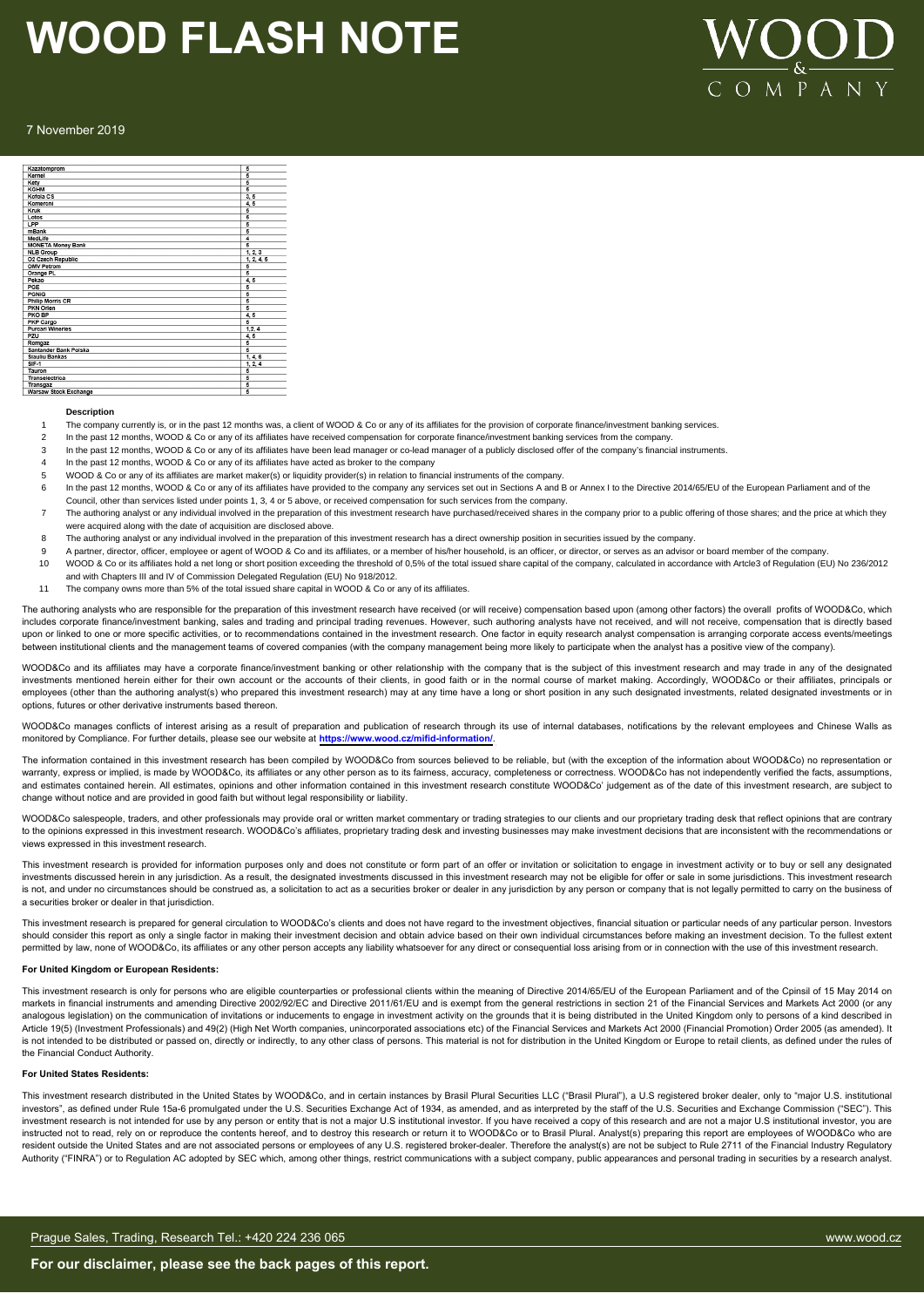

7 November 2019

Any major U.S Institutional investor wishing to effect transactions in any securities referred to herein or options thereon should do so by contacting a representative of Brasil Plural. Brasil Plural is a broker-dealer registered with the SEC and a member of FINRA and the Securities Investor Protection Corporation. Its address is 545 Madison Avenue, 8th Floor, New York, NY 10022 and its telephone number is<br>212-388-5613. WOOD&Co is not af